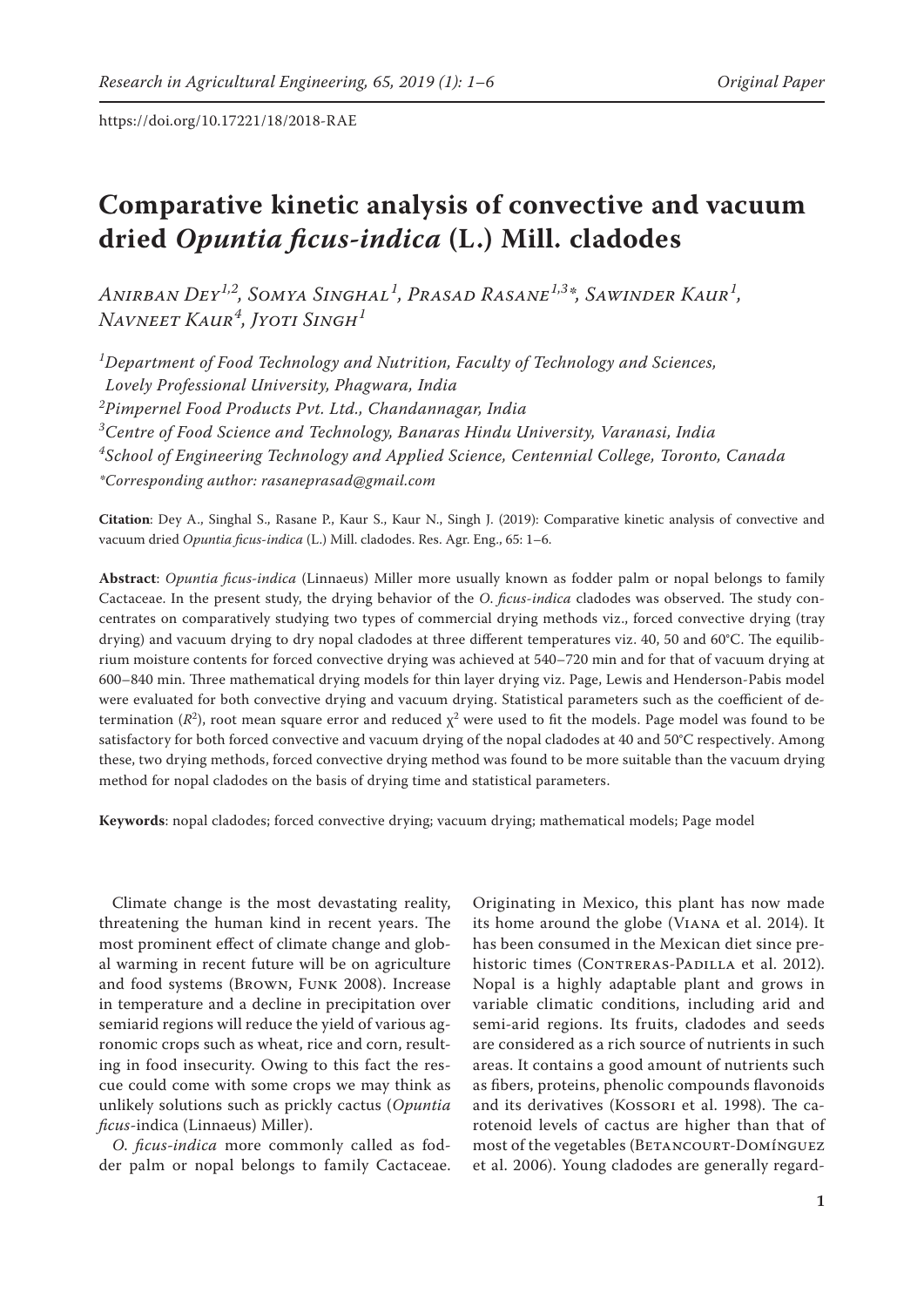ed as consumable as fiber content increases with maturity (CONTRERAS-PADILLA et al. 2012). In addition to nutrition, nopal are also now studied for their clinical and nutraceutical properties against numerous diseases and disorders such as diuretic, antiinflamatory, analgesic, antiulcerous, hyperglycemia, gastritis, arteriosclerosis, diabetes and prostatic hypertrophy (STINTZING et al. 2005; Ennouri et al. 2006; Feugang et al. 2006; Gala-TI et al. 2007). Food industries have now found good uses for this underutilized commodity, owing to numerous physical viz. rheological (Cornejo-VILLEGAS et al. 2010), chemical (CONTRERAS-PADILLA et al. 2012) and nutritional (KOSSORI et al. 1998) significance it possesses. However, nopal cladodes have a high amount of water and are low in pH, thus are highly susceptible to microbial degradation (CONTRERAS-PADILLA et al. 2012). Thus, post-harvest processing of nopal cladodes is suggested to preserve it.

Drying is one such ageless low cost technology for the preservation of several agricultural commodities. It helps reduce the water content of the food to an extent where microbial spoilage becomes unlikely (MRAD et al. 2012). In addition, drying reduces the mass and volume of the product, facilitating ease of handling, transportation and storage. Different methods of drying consume a different amount of time and energy in the form of heat and have different effects on the commodity.

The present study thus concentrates on comparatively studying two types of commercial drying methods viz., forced convective drying (tray drying) and vacuum drying, to dry nopal cladodes. The drying kinetics of the nopal cladodes at variable temperature was studied to obtain the best suitable commercial drying conditions for this valuable commodity.

#### **MATERIAL AND METHODS**

The wild variety of the nopal (*O*. *ficus-indica*) cladodes was obtained from the Hoshiarpur region of Punjab, India. Nopal cladodes were cleaned using water to remove the dirt, extraneous matter and rubbed against the abrasive surface to remove the spines. The cladodes were cut into 2.5 cm length, 1 cm width and 0.2 cm thickness.

**Drying equipment and procedure**. The laboratory scale tray dryer (Labfit India Pvt. Ltd., India) having temperature controller, fan and a five sets of trays was used for the experimentation. The trays were arranged vertically and placed horizontally in a self-contained chamber. A thin layer of 0.2 cm thickness of nopal cladodes was spread on each tray. Drying experiment was conducted at a temperature range of 40, 50 and 60°C. Samples of nopal cladodes were weighed using digital weighing balance at the interval of every 60 min. The initial moisture content of each sample was determined using the hot air oven with a fixed temperature of 105°C until the equilibrium moisture content was reached. Weight loss was calculated on the dry mass basis (GARBA et al. 2015), using Eq. 1:

$$
w = \frac{m - m_{\rm d}}{m_{\rm d}}\tag{1}
$$

where:  $w$  – moisture content (dry basis);  $m$  – total mass of the sample (g);  $m_d$  – mass of the dry matter (g) present in the sample

**Mathematical modeling and fitting the drying models**. The data obtained was interpreted using three different drying model equations (Eq. 2: Page model, Eq. 3: Lewis model, Eq. 4: Henderson-Pabis model):

$$
MR = \frac{M_t - M_e}{M_o - M_e} = \exp(-kt^N)
$$
 (2)

where:  $MR$  – moisture ratio;  $M_{t}$  – moisture content at any time *t*;  $M_e$  – equilibrium moisture content;  $M_o$  – initial moisture content; *k* – drying rate constant; *N* – drying constant

$$
MR = \frac{M_t - M_e}{M_o - M_e} = \exp(-kt)
$$
\n(3)

$$
MR = \frac{M_t - M_e}{M_o - M_e} = a \exp(-kt)
$$
\n(4)

where:  $a -$  drying constant

The data calculated using moisture ratio for thin layer drying of nopal cladodes from the three models were plotted against the drying time of different drying temperature used, and evaluated using coefficient of determination  $(R^2)$ .

The best model for the thin layer drying of the nopal cladodes samples was determined based on the lowest value of the root mean square error (RMSE),  $\chi^2$  and residual sum of squares (RSS). The RMSE,  $\chi^2$  and RSS were calculated using Eqs. 5–7 (McMinn 2006; Garba et al. 2015) as given below: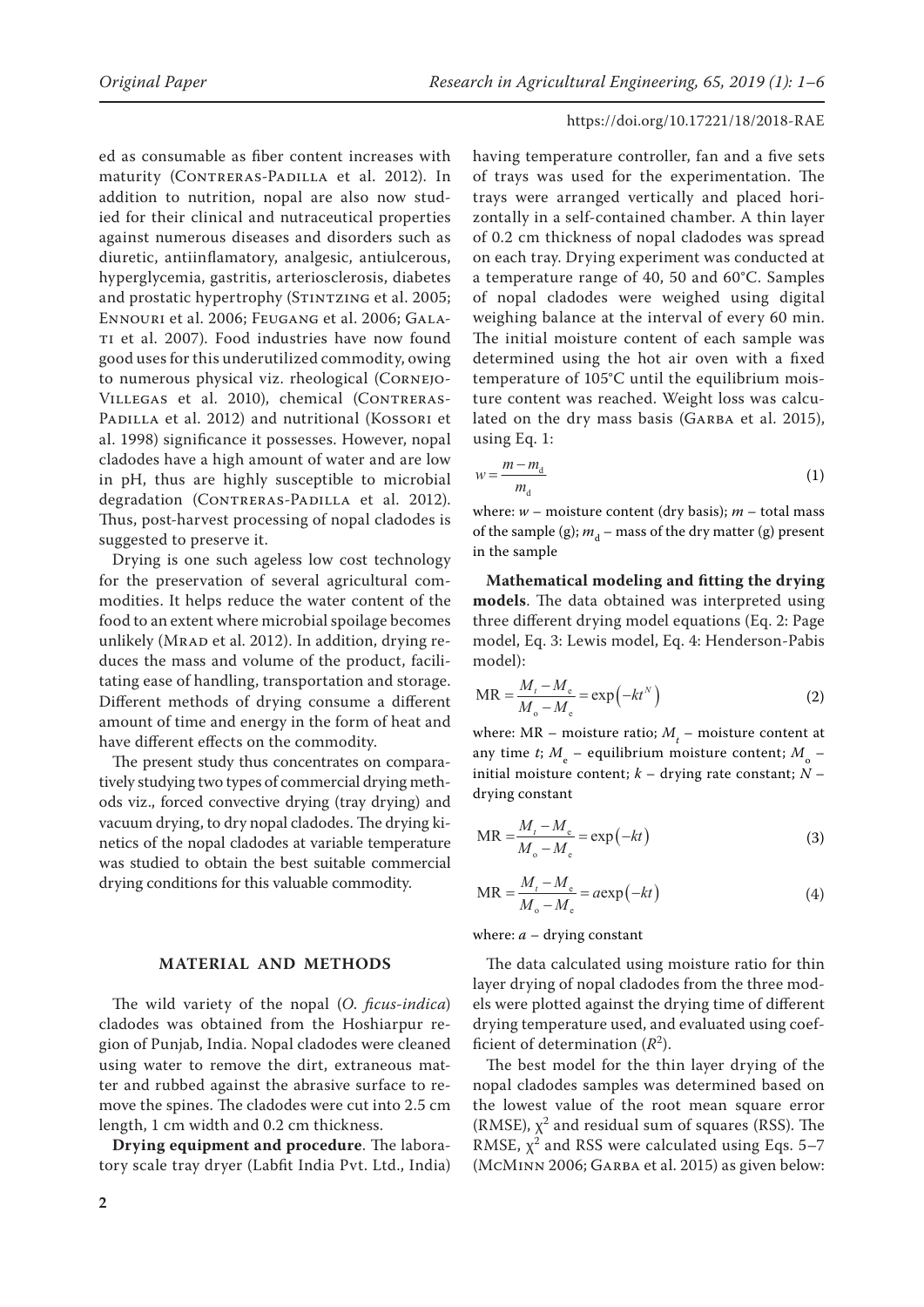RMSE = 
$$
\sqrt{\frac{1}{N} \sum_{i=1}^{N} (MR_{exp(i)} - MR_{pre(i)})^2}
$$
 (5)

where:  $N$  – number of observations;  $i - i$ <sup>th</sup> observation of *N* samples;  $MR_{\text{exp}}$  – experimental moisture ratio;  $MR_{\text{pre}}$  – predicted moisture ratio

$$
\chi^2 = \frac{1}{N - n} \sum_{i=1}^{N} (MR_{\exp(i)} - MR_{\text{pre}(i)})^2
$$
 (6)

where:  $n - n$ <sup>th</sup> number of observation in the experiment

$$
RSS = \sum_{i=1}^{N} (MR_{\exp(i)} - MR_{\text{pre}(i)})^2
$$
 (7)

The prediction data are closer to the experimental when RMSE and  $\chi^2$  is reduced to zero. RMSE and  $\chi^2$  represents the difference in between the predicted moisture ratio and experimental moisture ratio, while minimum RSS depicted is important in the non-linear regression process (PANCHARIYA et al. 2002).

**Effective moisture diffusivity**. The data for effective moisture diffusivity of nopal cladodes was derived using Fick's second law of diffusion of different shaped products such as spherical, rectangular and cylindrical products (TULEK 2011) as shown in Eq. 8:

$$
\frac{\delta M}{\delta t} = \nabla \Big[ D_{\rm eff} \left( \nabla M \right) \Big] \tag{8}
$$

where:  $M$  – moisture content;  $D_{\text{eff}}$  – effective moisture diffusivity  $(m^2 \cdot s^{-1})$ 

For the slab geometry equation is used by assuming uniform moisture content during initiation of drying, shrinkage effect, and external resistance for moisture transfer as negligible (Khawas et al. 2014), as Eq. 9:

$$
MR_i = \frac{3}{\pi^2} \sum_{n=0}^{\infty} \frac{1}{(2b+1)^2} \exp\left(-\frac{(2n+1)^2 \pi^2 D_{\text{eff}} t}{4L_0^2}\right) \tag{9}
$$

where:  $n$  – number of observations;  $b$  – positive integer;  $L^{\vphantom{\dagger}}_0$  – thr half value thickness of slab sample (m)

Above mentioned Eq. 9 can be simplified during the longer period of drying (KUMAR et al. 2010), as Eq. 10:

$$
\ln MR = \ln \frac{8}{\pi^2} - \frac{\pi^2 D_{\text{eff}} t}{4L_0^2}
$$
 (10)

Where  $D_{\text{eff}}$  is calculated using slope obtained from the graph in between ln MR versus time. The calculation of the slope (Eq. 11) and  $D_{\text{eff}}$  (Eq. 12) is as follows:

$$
\text{Slope} = \frac{\pi^2 D_{\text{eff}}}{4L_0^2} \tag{11}
$$

$$
D_{\text{eff}} = \frac{4L_0^2 \times \text{slope}}{(\pi^2)} \tag{12}
$$

where: Slope =  $(\text{InMR}_2 - \text{InMR}_1) / (t_2 - t_1)$ ; MR<sub>2</sub> – moisture ratio at time  $t_2$ ; MR<sub>1</sub> – moisture ratio at time  $t_1$ 

**Activation energy**. The moisture diffusivity describing the temperature dependence can be described using Arrhenius equation (AKPINAR et al. 2003) as given in Eq. 13:

$$
D_{\text{eff}} = D_0 \exp\left[ -\frac{E_{\text{a}}}{R(T + 273.15)} \right]
$$
 (13)

where:  $D_0$  – Arrhenius factor (m<sup>2</sup>·s<sup>-1</sup>);  $E_a$  – activation energy (kJ·mol<sup>-1</sup>);  $R$  – universal gas constant (8.314 J·mol<sup>-1</sup>·K<sup>-1</sup>); *T* – absolute temperature (K)

The slope obtained from the graph plotted in between ln  $D_{\text{eff}}$  versus  $1/T$  was used to calculate the activation energy (Eq. 14):

$$
\text{Slope} = \frac{E_a}{R} \tag{14}
$$

#### **RESULTS AND DISCUSSION**

#### **Drying behavior of nopal cladodes**

The nopal cladodes had initial moisture content of 1,228.96% on dry weight basis (db). The final moisture content of nopal cladodes reached the level of 5% db when drying at 40–60°C by forced convective drying, whereas, this moisture content reached a level of 50% db when drying at 40–60°C by vacuum drying. The equilibrium moisture contents for forced convective drying reached at 540 to 720 min and for that of vacuum drying reached sat 600–840 min.

#### **Drying time and drying rate**

The drying time reduced with the increase in temperature at the rate of 10°C (KUMAR et al. 2010). The drying mainly occurred in falling rate intervals (Aghbashlo et al. 2011). With the increase in the drying time a steady decrease in the percent moisture content (db) was observed. This decrease is expected as the sample is kept for a longer drying time, which leads to a greater loss of moisture from the cladodes. The drying rate increased continuous-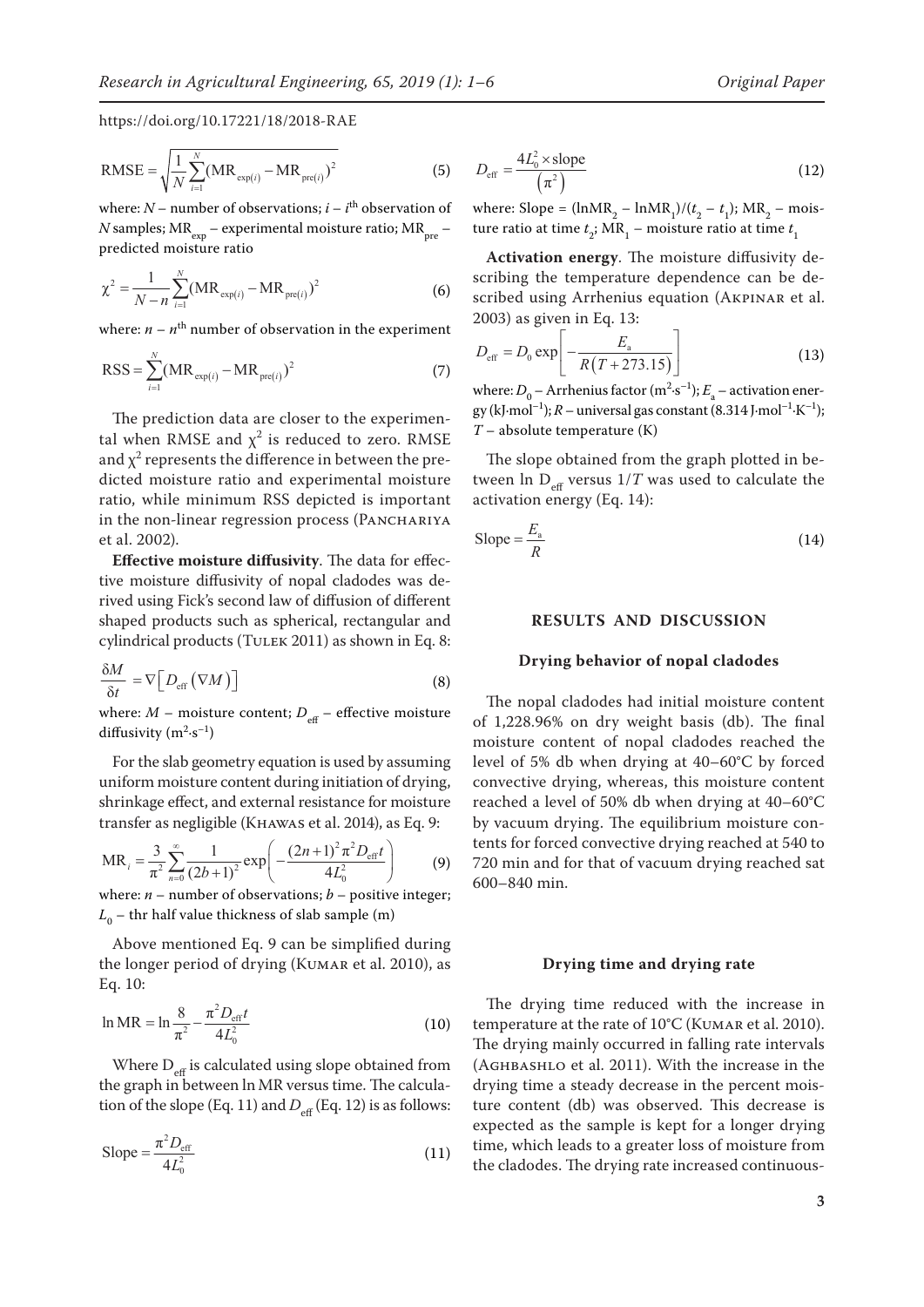| https://doi.org/10.17221/18/2018-RAE |  |
|--------------------------------------|--|
|--------------------------------------|--|

| Method                      | Temperature | Page model  |        |        | Lewis model |        | Henderson-Pabis model |               |        |
|-----------------------------|-------------|-------------|--------|--------|-------------|--------|-----------------------|---------------|--------|
|                             | (°C)        | $k(h^{-1})$ | Ν      | $R^2$  | $k(h^{-1})$ | $R^2$  | $k(h^{-1})$           | $\mathfrak a$ | $R^2$  |
| Forced<br>convective drying | 40          | 0.3922      | 0.7003 | 0.9892 | 0.8450      | 0.9552 | 0.8450                | 2.8213        | 0.9552 |
|                             | 50          | 0.3853      | 0.3064 | 0.9722 | 0.5990      | 0.9868 | 0.6667                | 1.9425        | 0.9527 |
|                             | 60          | 0.2370      | 1.6033 | 0.7866 | 0.9142      | 0.8661 | 1.2072                | 6.3426        | 0.8184 |
|                             | 40          | 4.5649      | 0.56   | 0.9589 | 0.4844      | 0.8838 | 0.6490                | 5.2751        | 0.7471 |
| Vacuum drying               | 50          | 0.0248      | 1.6856 | 0.9777 | 0.2441      | 0.9136 | 0.2320                | 2.3520        | 0.9374 |
|                             | 60          | 0.0936      | 1.7963 | 0.9379 | 0.5199      | 0.8763 | 0.5199                | 2.0287        | 0.8763 |

Table 1. Empirical constants of Page, Lewis and Henderson-Pabis model

*k* – drying rate constant; *N*, *a* – drying constant; *R*<sup>2</sup> – regression coefficient



Fig. 1. Drying curve for Page model at 40°C by forced convective drying method (a), at 50°C by the vacuum drying method (b)

ly with an increase in the initial moisture content. This increase is expected as higher the moisture content present in food more rapidly the moisture will decrease and higher will be the drying rate. Higher values of rate constant were observed when the sample was dried at 40°C obtained for both forced convective and vacuum drying (Table 1). Figs 1a, b show the drying curve for Page model at 40°C by forced convective drying method and at 50°C for vacuum drying method, respectively.

#### **Evaluation of the models**

The experimental moisture content obtained from the drying experiment was first converted into moisture ratio (MR) and then incorporated to three different drying models viz. Page, Henderson-Pabis and Lewis model. The statistical tools such as RMSE,  $\chi^2$  and percentage error (PE) were employed to test the different models. Based on this statistical analysis the Page model was found to be the most suitable model for both forced convective drying method (at 40°C) and vacuum drying method (at 50°C) as evident from Table 2. Similar results are

**4**

observed by many researchers (AGHBASHLO et al. 2011; Revaskar et al. 2014; Garba et al. 2015). It can be observed from Table 2 that the RMSE, reduced  $\chi^2$ , PE values were minimum in case of Page model when compared to the Lewis and Henderson-Pabis model for both vacuum and forced convective dried samples. Page model at 40°C for forced convective drying method was found to be best fitted (Fig. 2a). In case of vacuum drying method, Page model was best suitable at 50°C (Fig. 2b).

# **Effective moisture diffusivity and activation energy**

Fick's diffusions and Arrhenius model was employed to measure the moisture diffusivity and activation energy, respectively. The effective diffusivity ranged between  $3.93 \times 10^{-7}$  to  $5.35 \times 10^{-7}$  m<sup>2</sup>·s<sup>-1</sup> for forced convective drying and 2.96  $\times$  10<sup>-7</sup> to 3.73  $\times$  $10^{-7}$  m<sup>2</sup> $\cdot$ s<sup>-1</sup> for vacuum drying (Table 3). Similar results were reported by DOYMAZ and İSMAIL (2012) and GARBA et al. (2015), where it was observed that with the increase in drying air temperature, the values of effective diffusivity also increased.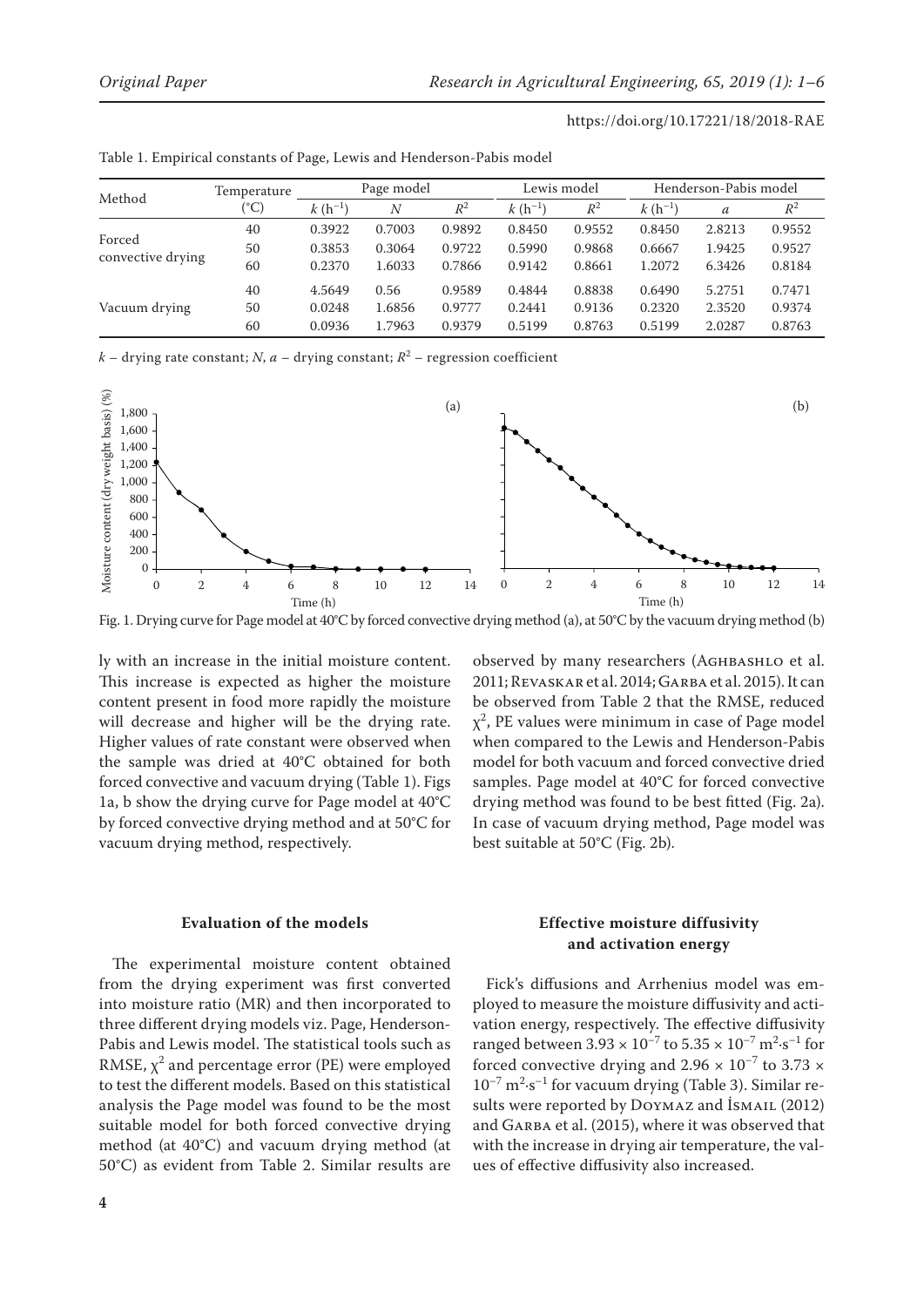| Method     | Temperature | Page model |                      | Henderson-Pabis model |             |                      | Lewis model |        |                      |        |
|------------|-------------|------------|----------------------|-----------------------|-------------|----------------------|-------------|--------|----------------------|--------|
|            | (°C)        | RMSE       | $x^2 \times 10^{-2}$ | PE                    | <b>RMSE</b> | $x^2 \times 10^{-2}$ | PE          | RMSE   | $x^2 \times 10^{-2}$ | PE     |
| Forced     | 40          | 0.0366     | 0.1942               | 1.0827                | 0.1416      | 2.8985               | 0.5347      | 0.1515 | 2.9845               | 0.3365 |
| convective | 50          | 0.0389     | 0.2274               | 0.9900                | 0.0845      | 1.0710               | 0.4180      | 0.0974 | 1.2654               | 0.2848 |
| drying     | 60          | 0.0475     | 0.3769               | 0.9888                | 0.3818      | 24.300               | 0.0797      | 0.1805 | 4.6559               | 0.4161 |
| Vacuum     | 40          | 0.0673     | 0.6191               | 0.5994                | 0.5169      | 36.4385              | 0.8403      | 0.2016 | 5.0852               | 0.4264 |
|            | 50          | 0.0565     | 0.3778               | 1.2541                | 0.2317      | 6.3465               | 0.4500      | 0.2299 | 5.9774               | 0.4375 |
| drying     | 60          | 0.0540     | 0.4587               | 0.2997                | 0.1283      | 2.5895               | 0.5249      | 0.2089 | 6.0037               | 0.4589 |

Table 2. Statistical results obtained from different thin-layer model

RMSE – root mean square error; PE – percentage error



Fig. 2. Experimental and predicted moisture ratio (MR) vs. time for Page model at 40°C by forced convective drying method (a), at 50°C by vacuum drying method (b)

|  |  | Table 3. Effective diffusivity of nopal cladodes |  |  |
|--|--|--------------------------------------------------|--|--|
|--|--|--------------------------------------------------|--|--|

| Method                   | Temperature $(C)$ | Drying time (min) | $D_{\text{eff}} (m^2 \text{·s}^{-1}) \times 10^{-7}$ | $E_{\rm a}$ (kJ·mol <sup>-1</sup> ·K <sup>-1</sup> ) |
|--------------------------|-------------------|-------------------|------------------------------------------------------|------------------------------------------------------|
|                          | 40                | 720               | 3.99                                                 |                                                      |
| Forced convective drying | 50                | 660               | 3.93                                                 | 39.712                                               |
|                          | 60                | 540               | 5.35                                                 |                                                      |
| Vacuum drying            | 40                | 840               | 2.96                                                 |                                                      |
|                          | 50                | 720               | 2.58                                                 | 41.692                                               |
|                          | 60                | 600               | 3.73                                                 |                                                      |

 $D_{\rm eff}$  – effective moisture diffusivity;  $E_{\rm a}$  – activation energy

The value of the activation energy of forced convective dried samples was 39.712 kJ·mol<sup>-1</sup>·K<sup>-1</sup> and that for the vacuum dried samples was recorded to be 41.692 kJ·mol<sup>-1</sup>·K<sup>-1</sup>, respectively. According to Zogzas et al. (1996), the values of the activation energy for nopal cladodes lay in the range of 12.7 to 110 kJ·mol<sup>-1</sup>·K<sup>-1</sup> for food materials. The obtained values are well in the acceptable range.

#### **CONCLUSION**

The time consumed for drying the nopal cladodes is less by the convective drying method as compared to vacuum drying method at the temperature of 40,

50 and 60°C. The drying rate constant was found to be more in case of convective dried samples compared to the vacuum dried samples. Similarly, effective diffusivity was found to be higher in the convective dried samples than the vacuum dried samples. However, activation energy was high for the vacuum dried samples (41.692 kJ·mol<sup>-1</sup>·K<sup>-1</sup>) than the convective dried samples (39.712 kJ·mol<sup>-1</sup>·K<sup>-1</sup>). On the basis of statistical parameters, the Page model was considered as the best fitted model for both the forced convective dried cactus cladode samples at 40°C and the vacuum dried cactus cladode samples at 50°C. The convective drying process is widely used for dried food production or foods with reduced water content as the dried food products exhibit extended shelf life along with good quality. In addition, post-